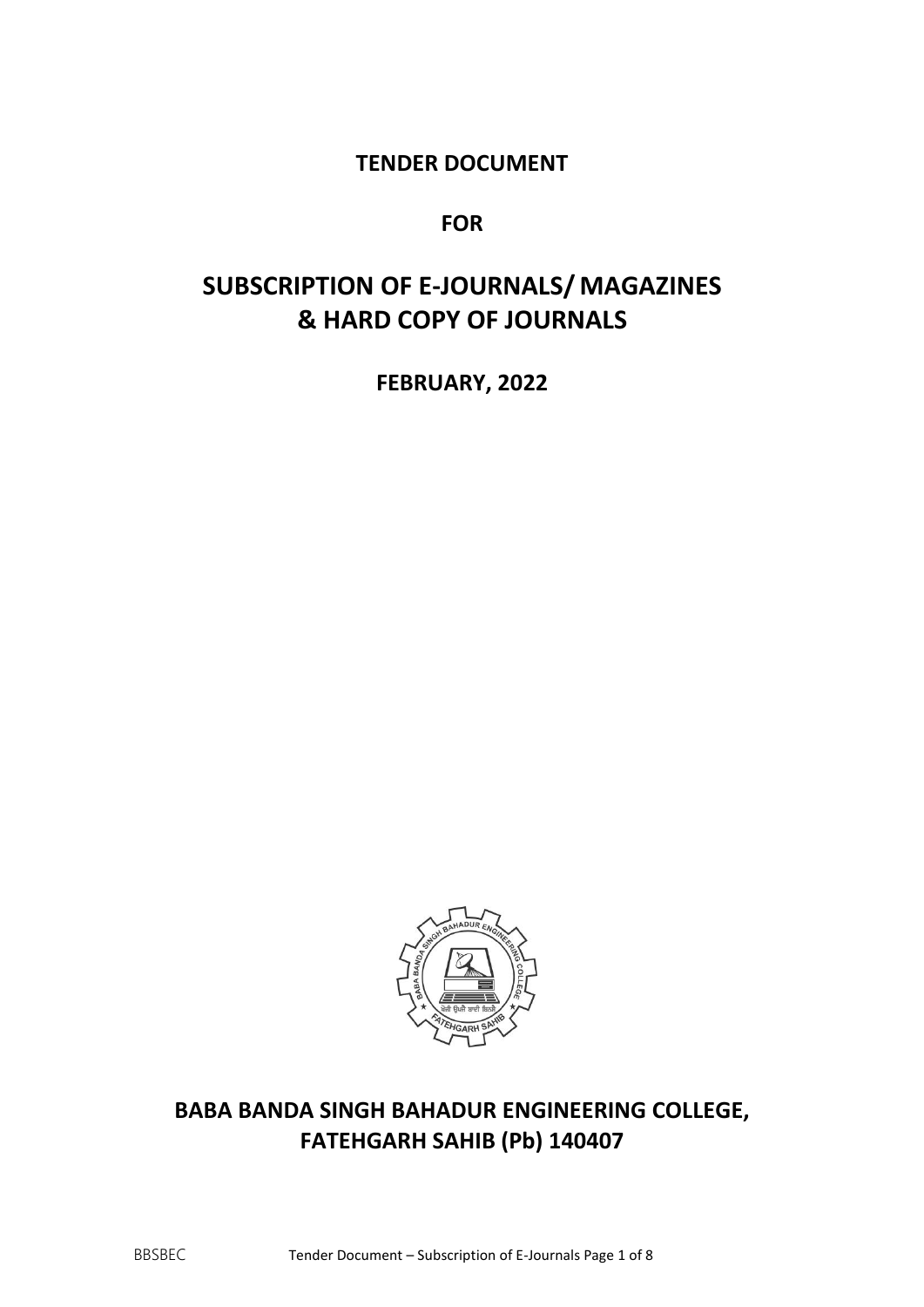#### **TENDER DETAILS:**

Issue of Tender: 18.02.2022

DUE DATE: 28.02.2022 up to 1.00 p.m.

DATE OF TIME OF OPENING: Will be communicated to tenderers later on

### **NAME AND ADDRESS OF TENDER ISSUING AUTHORITY:**

The Principal, Baba Banda Singh Bahadur Engineering College Fatehgarh Sahib- 140407

Tender can be downloaded from the Internet [\(http://www.bbsbec.edu.in/tenders/](http://www.bbsbec.edu.in/tenders/) ) or can be procured from college free of the cost on any working day).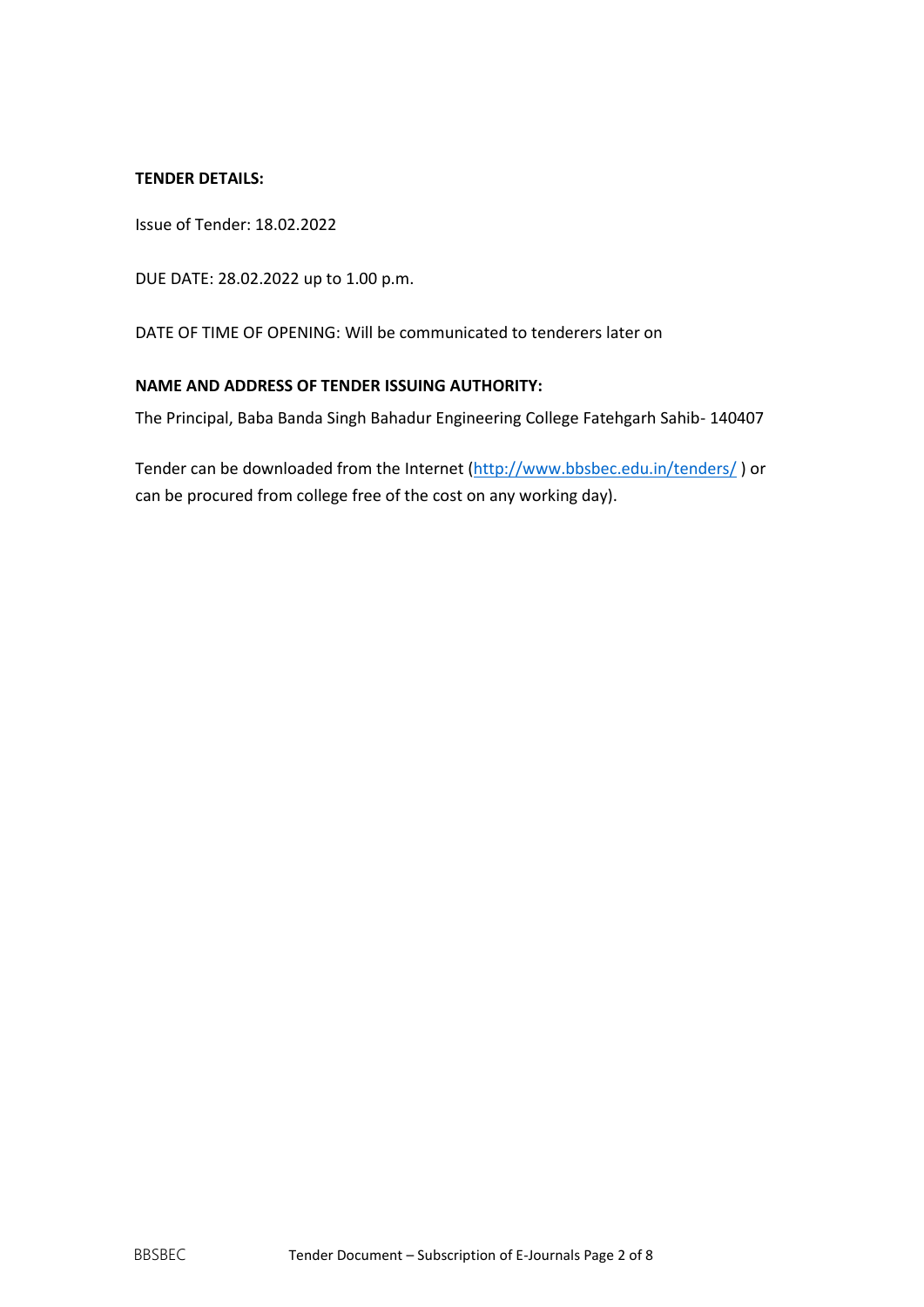### **Subscription of E-Journals & hard copies of journals / Magazines:**

The BBSBEC FGS proposes to subscribe e-journals & hard copies of journals/magazines for the year 2022-23. The college is looking for vendors who have experience in this field. Sealed tenders under two bid systems (Technical and commercial bid) are invited from reputed companies and their accredited/ authorized sole selling agents in India for subscription of e-journals & hard copies of journals/magazines.

### **Terminology and Abbreviations**

- (i) BBSBEC / College (Meaning: Baba Banda Singh Bahadur Engineering College, Fatehgarh Sahib)
- (ii) Tender, Bid (Meaning: offer received from a supplier)
- (iii) Tenderer (Meaning: an entity who seeks to supply goods by sending tender/bid)
- (iv) Tender Document (Meaning: a detailed document issued by the purchaser specifying his needs and the requirements that a potential tenderer must meet).
- (v) Notice Inviting Tenders (Meaning: advertisement containing brief details of the requirement).
- (vi) Earnest Money Deposit (Meaning: monetary guarantee furnished by the tenderer along with its tender).

#### **Procedure for submission of Tender / Bids**

It is proposed to have a Two Cover System for this purchase

- (a) Technical Bid in one cover.
- (b) Commercial Bid in one cover.

The Technical Bid and Commercial Bid of the Tender should be covered in a separate sealed cover super scribing the wordings "**Technical Bid**" & "**Commercial Bid**" respectively. Commercial Bid should only indicate prices and must mention every type of the cost involved in the subscription of e-journals & hard copies of journals/magazines. Both the documents viz. Technical Bid Cover and Commercial Bid Cover prepared as above are to be kept in a single sealed cover super scribed with "**Tender Bid for E-journals & journals/magazines** ". The cover thus prepared should also indicate clearly the name and address of the bidder to enable the Bid to be returned unopened in case it is declared "late".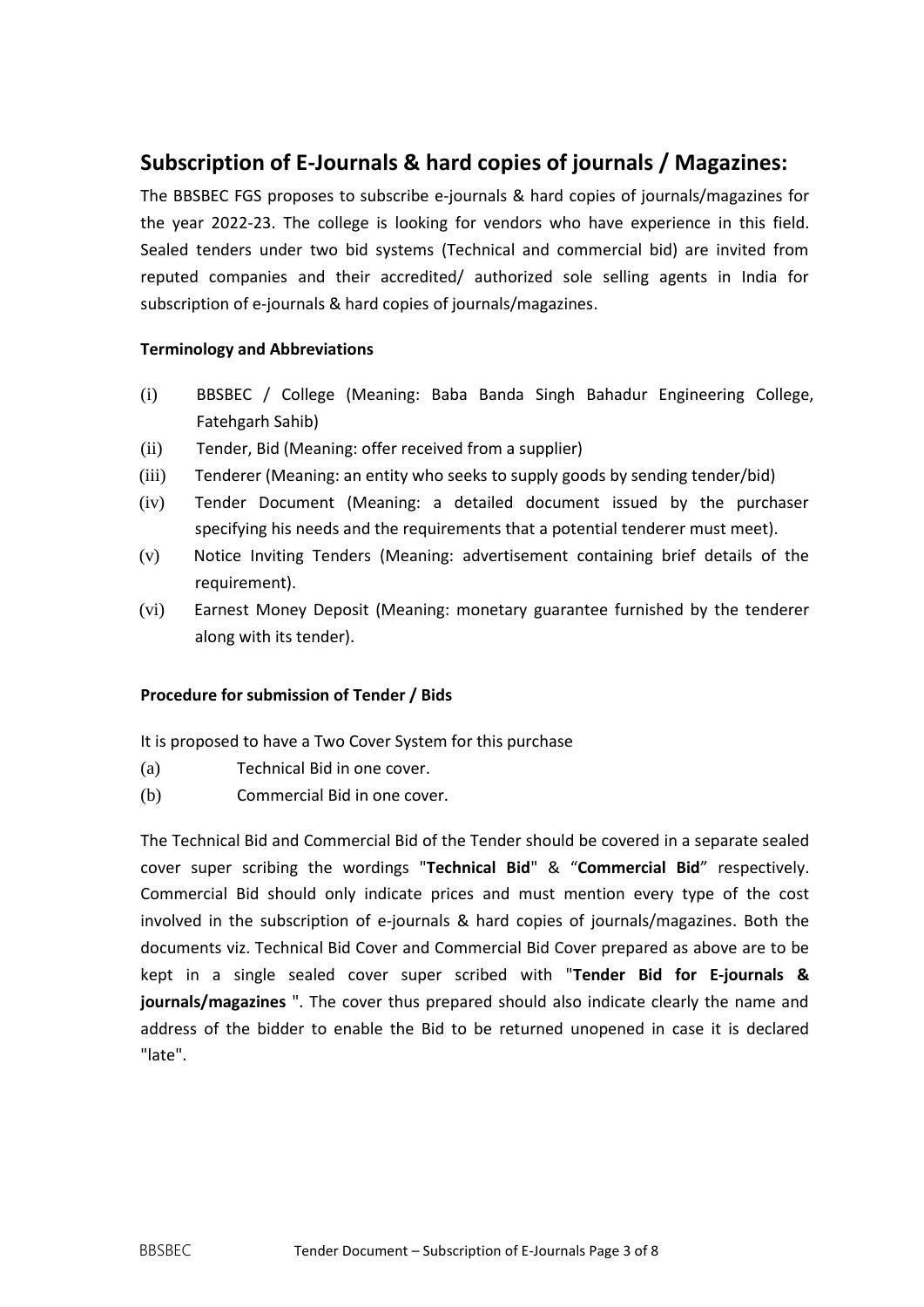### **GENERAL TERMS AND CONDITIONS**

- 1. Tender should carry Letter of Authority in the name of Principal BBSB Engineering College, Fatehgarh Sahib from the reputed companies to quote the Tender, Technical Specifications offered, Literature and Compliance Certificates.
- 2. Tenderer should have at least three years' experience in executing such projects for reputed organizations (Proof required) and shall supply the list of such clients.
- 3. Tenderer should not have been blacklisted for any reason by any government institution / department in the past three years.
- 4. Tenderer is advised to study all technical and commercial aspects, instructions, forms, terms and specifications carefully in the tender document. Failure to furnish all information required in the Tender Document or submission of a bid not substantially responsive to the Tender document in every respect will be at the tenderer's risk and may result in the rejection of the bid. Tenderer should stick strictly to the required specifications and should not quote vaguely and ambiguously. Such tenders will be rejected immediately without citing any reason. No change in tender document will be allowed once it is submitted. All pages of the Bid document must be numbered and duly signed by the tenderer along with theseal of the company.
- 5. The technical evaluation committee will evaluate the technical bids and noncompliant tender would be rejected. The commercial/price bid of only those tenderer's would be opened who qualify the pre-qualification/Technical bid.
- 6. Mention GST or any other tax applicable. No tax should be mentioned "as per actual". Taxes/Levies if any should be clearly quoted in price.
- 7. If the order is not executed with in 30 days after placement of order, legal action/ penalty may be initiated against the bidder.
- 8. Tenders received late, improperly sealed or incompletely or with overwriting/ corrections in tender documents are liable to be rejected. The college reserves the right to place order for full quantity or part there of as considered necessary.
- 9. Validity: 60 days from the opening the tender.
- 10. On acceptance of tender, the date of execution of the work order as mentioned in purchase order should be strictly adhered to otherwise; BBSBEC reserves the right not to accept the subscription of e-journals in full or in part. In case the order is not executed within the stipulated period, BBSBEC will be at liberty to make purchases through other sources.
- 11. The term of work order / contract is initially for a period of 1 year.
- 12. Termination for Default
	- The college management may, without prejudice to any other remedy, for breach of agreement in whole or part, terminate the contract.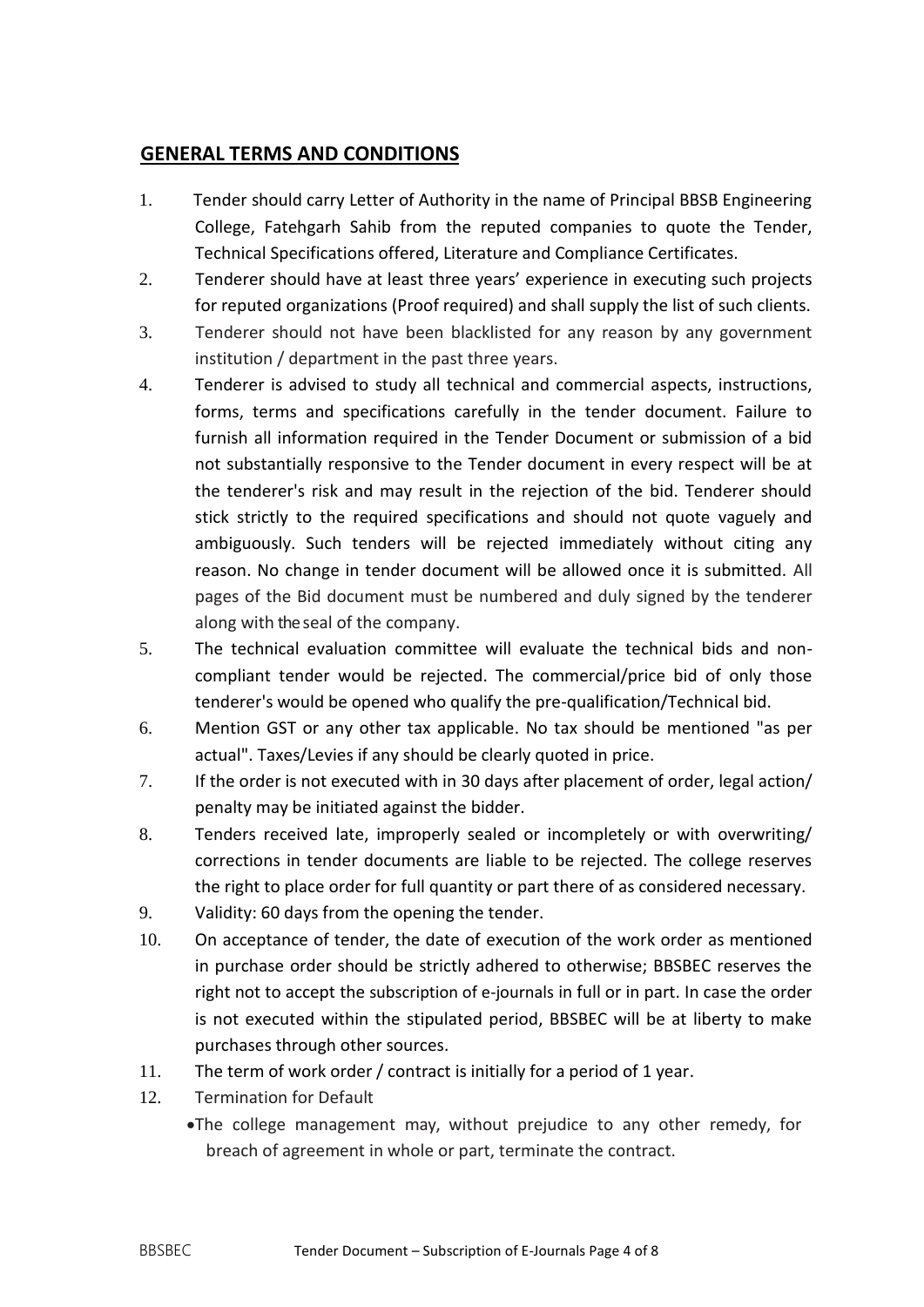- The agreement will be terminated if
	- The company fails to provide any or all of the services for which it has been assigned within the period(s) specified in the agreement, or within any extension period thereof if granted by the college pursuant to conditions of the agreement **or**
	- In the judgment of the College, the company is engaged in corrupt or fraudulent practices in competing for or in executing the agreement. **or**
	- The company fails to follow instructions, guidelines, submission of reports, lists, data. **or**
	- The company is found to be involved in or associated with any unethical, illegal or unlawful activities. The agreement will be summarily suspended by the College without any notice and thereafter the agreement may be terminated after giving a show cause notice and considering its reply, if any, received within 10 days of the receipt of the show cause notice.
- 16. Matters regarding any dispute shall be referred for arbitration to any Officer appointed by the Head of BBSBEC, whose decision shall be binding and final. Any dispute whatsoever will be subjected to the jurisdiction of Fatehgarh Sahib Courts only.